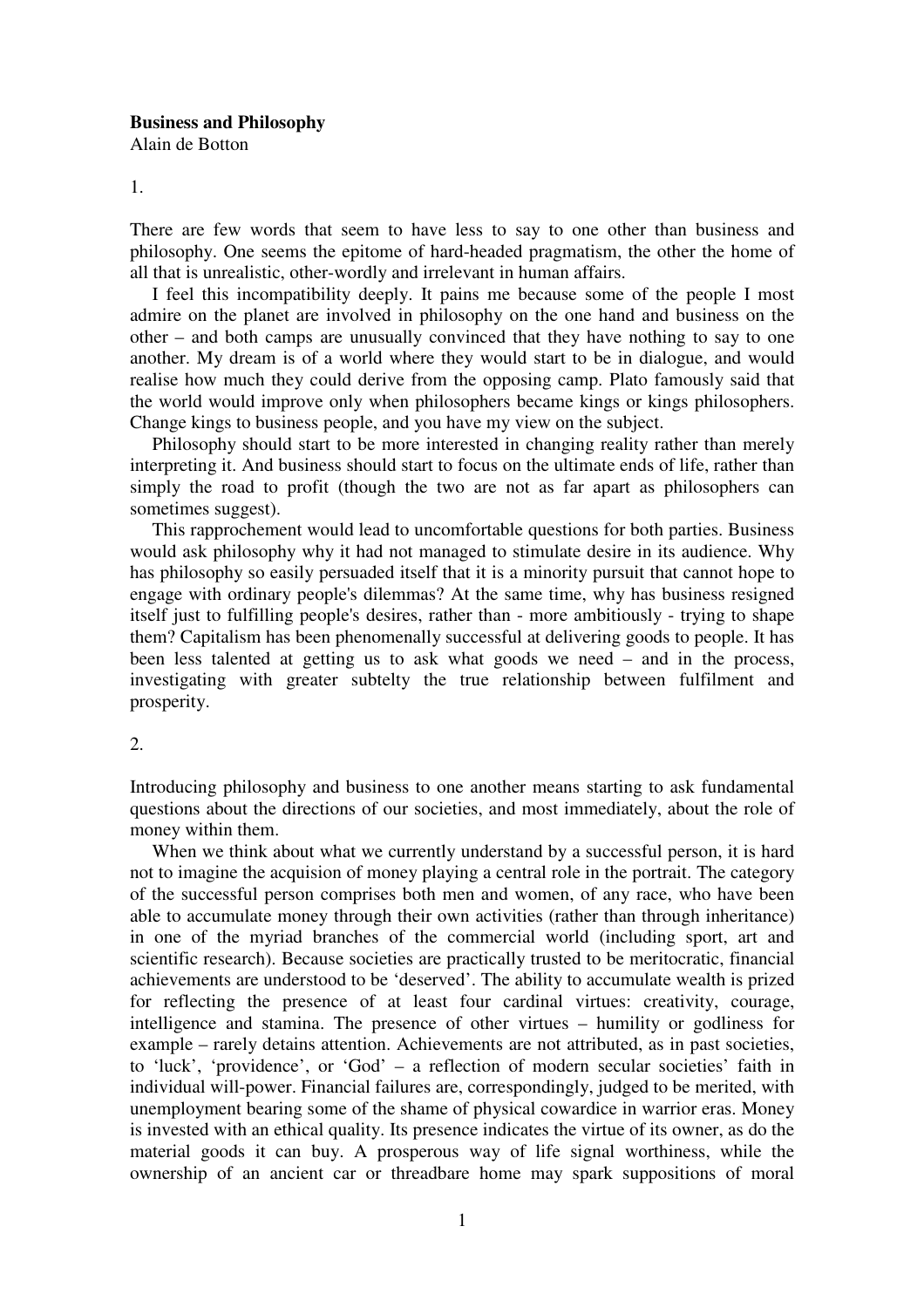deficiency. Aside from offering high status, wealth is promoted on the basis of its capacity to deliver happiness, through its capacity to grant access to a range of everchanging consumer goods – whose absence may fill us with pity and wonder when we consider the restricted lives of previous generations.

3.

However natural such a vision may appear, it is of course – a philosophical perspective alerts us – only the work of humans; a recent development dating back to the middle of the eighteenth century, brought into being by a host of identifiable factors. Furthermore, the philosophical perspective would add, the ideal is occasionally simple-minded, at times unfair and perhaps not wholly unchangeable.

 No aspect of the modern ideal has come under greater scrutiny than the association it constructs between wealth and virtue – and poverty and moral dubiousness. In *The Theory of the Leisure Class* (1899), Thorstein Veblen described how money had in the early nineteenth century emerged as the central criterion in shaping the way commercial societies evaluated their members: '[Wealth has become] the conventional basis of esteem. Its possession has become necessary in order to have any reputable standing in the community. It has become indispensable to acquire property in order to retain one's good name… Those members of the community who fall short of [a relatively high standard of wealth] will suffer in the esteem of their fellow men; and consequently they will suffer also in their own esteem'.

 In a commercial society, it would, Veblen implied, be almost impossible to hold on to the thought that one was virtuous and yet poor. The most unmaterialistically minded person would sense an imperative to accumulate wealth and demonstrate possession of it to escape opprobrium, and would feel anxious and to blame as a result of a failure to do so.

 Accordingly, the possession of a great many material goods becomes necessary not principally because these goods yield pleasure (though they may do this too), but because they confer honour. In the ancient world, a debate had raged among philosophers about what was materially necessary for happiness and what unnecessary. Epicurus, for one, had argued that simple food and shelter were necessary, but expensive houses and luxurious dishes could safely be bypassed by all rational, philosophically minded people. However, reviewing the argument many centuries later in *The Wealth of Nations* (1776), Adam Smith wryly pointed out that in modern, materialistic societies there were no doubt countless things which were unnecessary from the point of view of physical survival, but at the same time a great many more things had, practically speaking, come to be counted as 'necessaries', because no one could be thought respectable and so lead a psychologically comfortable life without owning them:

 'By necessaries I understand not only the commodities which are indispensably necessary for the support of life, but whatever the custom of the country renders it indecent for creditable people, even of the lowest order, to be without. A linen shirt, for example, is, strictly speaking, not a necessary of life. The Greeks and Romans lived, I suppose, very comfortably though they had no linen. But in the present times, through the greater part of Europe, a creditable day-labourer would be ashamed to appear in public without a linen shirt, the want of which would be supposed to denote that disgraceful degree of poverty which, it is presumed, nobody can well fall into without extreme bad conduct. Under necessaries, therefore, I comprehend not only those things which nature, but those things which the established rules of decency have rendered necessary to the lowest rank of people'.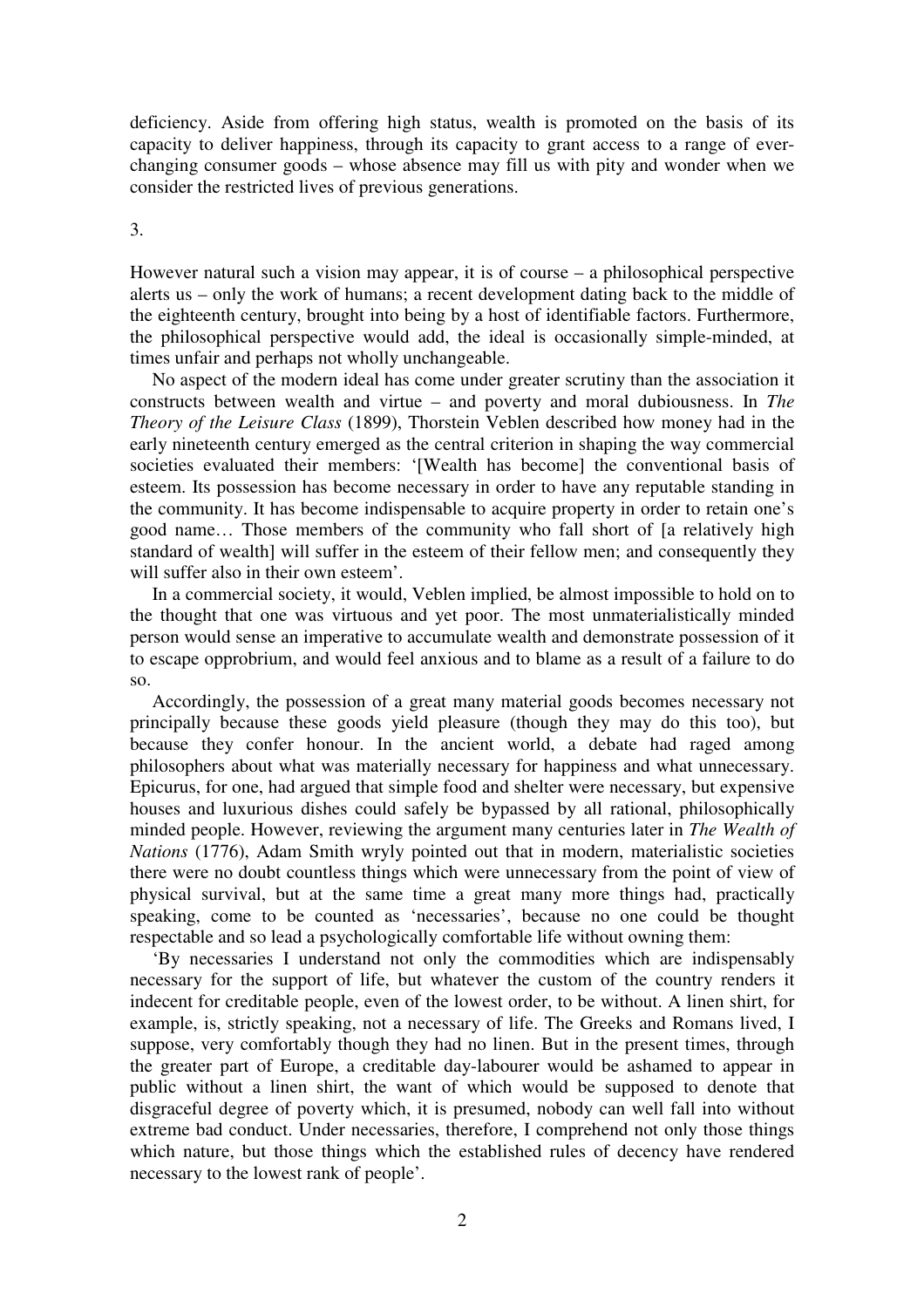Since Smith's day, economists have been almost unanimous in subscribing to the idea that what defines, and lends bitterness to, the state of poverty is not so much direct physical suffering as the shame that flows from the negative reactions of others to one's state, from the way that poverty flouts what Smith termed 'the established rules of decency'. In *The Affluent Society* (1958), J.K. Galbraith proposed, with a bow to Smith, 'People are poverty-stricken whenever their income, even if adequate for survival, falls markedly behind that of the community. Then they cannot have what the larger community regards as the minimum necessary for decency; and they cannot wholly escape, therefore, the judgement of the larger community that they are indecent'.

## 4.

It is this idea that 'decency' should be attached to wealth – and 'indecency' to poverty – that forms the core of one strand of sceptical complaint against the modern idea of success. Why should a failure to make money be taken as a sign of an unconditionally flawed human being rather than of a fiasco in one particular area of a far larger, more multi-faceted project of leading a good life? Why should both wealth and poverty be read as the predominant guides to an individual's morals?

 The reasons are not mysterious. To earn money frequently calls upon virtues of character. To hold down almost any job requires intelligence, energy, forethought and the ability to cooperate with others. Indeed, the more lucrative the job, the greater the merits it may demand. Lawyers and surgeons not only earn higher salaries than street cleaners, their occupations typically involve more sustained effort and skill.

 A day-labourer would be ashamed to appear in public without a linen shirt, wrote Adam Smith, because not having such a shirt would imply a degree of poverty which, Smith's contemporaries presumed: 'nobody can well fall into without extreme bad conduct'. Only if a man was a congenital drunk, unreliable, thieving or childishly insubordinate would he be refused the modest employment that buying a linen shirt requires – in which case, one can appreciate how the ownership of a shirt might safely be taken as a minimum guarantee of good character.

 It is a short step from here to go on to imagine that extreme good conduct and many virtues must lie behind the acquisition of cupboards full of linen shirts and yachts, mansions and jewels. The notion of a status symbol, a costly material object that confers respect upon its owner, rests upon the widespread and not improbable idea that the acquisition of the most expensive goods must inevitably demand the greatest of all qualities of character.

## 5.

However, opponents of an economic meritocracy have long argued that true merit must be a more elusive, complex quality than anything that could neatly be captured by the parameters of an end-of-year salary – a scepticism analogous to that of certain educationalists who will deny that the 'intelligence' of a group of students can ever be measured properly by making them sit an examination.

Which is not a way for these critics to argue that merit or intelligence is equally distributed or indeed immeasurable, but simply to insist that you or I are unlikely ever to know how to do the measuring properly and hence should display infinite care before acting in ways that presume we can; for example, in the economic sphere, by abolishing taxes for the wealthy (who, it is occasionally said by extreme defenders of economic meritocracy, deserve to maintain all their earnings) or removing state benefits (so that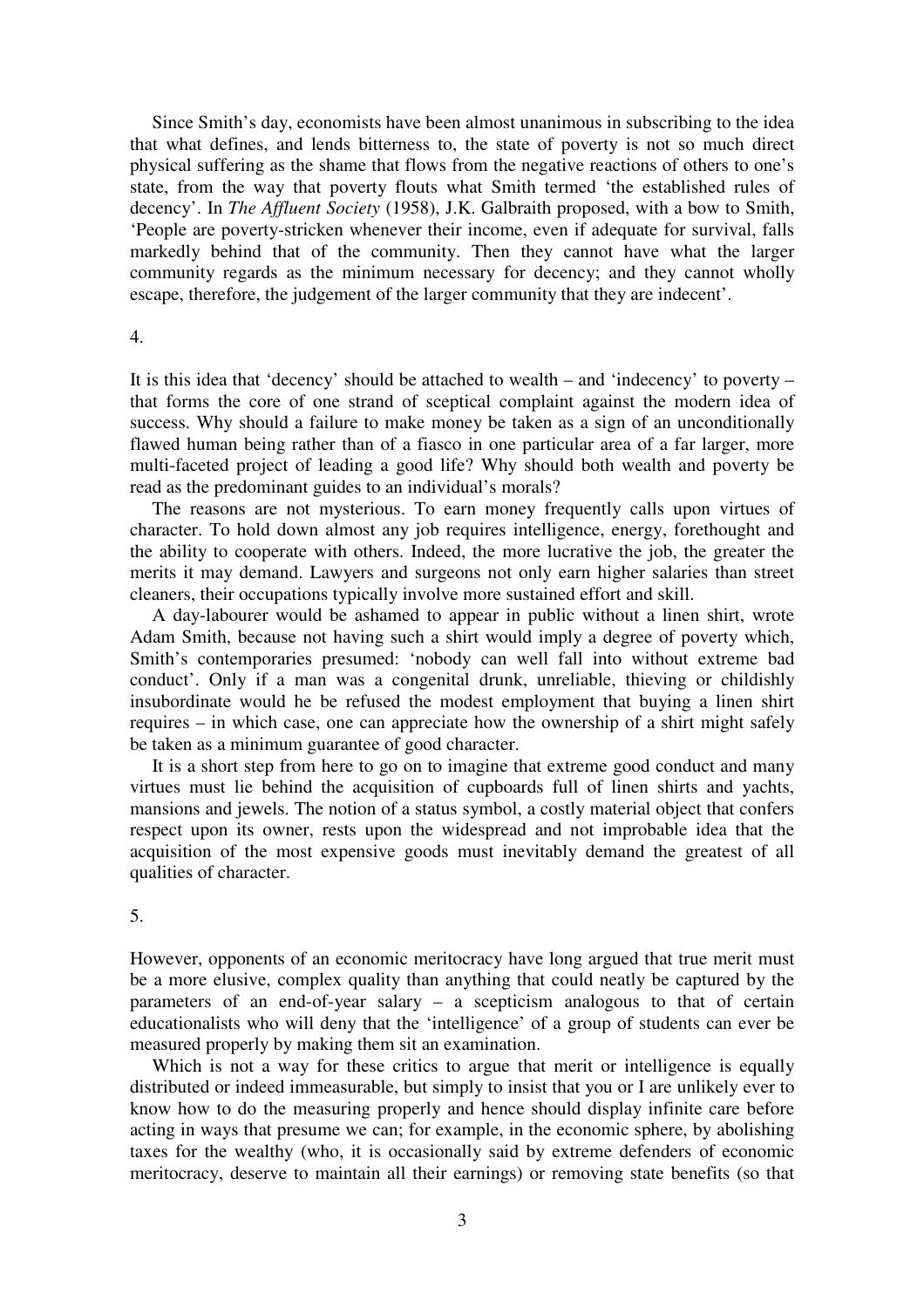the poor, these same defenders would add, can more fully experience the depths of the deprivation they too must deserve).

 Such scepticism does not sit easily with the demands of everyday life. It is easy to understand the wish for a system, be it educational or economic, that assures us that we can pick out the worthy candidates from a classroom or society and, in turn, can walk past the suffering of the losers with good conscience.

 However, an urgent wish is no guarantee of a sound solution. In *The Intelligent Woman's Guide to Socialism and Capitalism* (1928), George Bernard Shaw argued that modern capitalist societies had fallen prey to a particularly obtuse system of determining a hierarchy: they had settled for a system operating under the belief that, 'If every man is left to make as much money as he can for himself in his own way, subject only to the laws restraining crude violence and direct fraud, then wealth will spontaneously distribute itself in proportion to the industry, sobriety and generally the virtue of the citizens, the good men becoming rich and the bad men poor'.

 But in fact, continued Shaw, it is clear that any ruthless, ambitious man 'can grab three or four million pounds for himself by selling bad whiskey or by forestalling the wheat harvest and selling it at three times its cost or by running silly newspapers and magazines that circulate deceitful advertisements', while 'men who exercise their noble faculties or risk their lives in the furtherance of human knowledge and welfare' can end up in poverty and insignificance.

 That said, Shaw did not wish to align himself with sentimental voices on left or right who might claim that, under the current arrangement of society, it was always the good men who became poor and the bad men rich – a piece of reasoning no less simplistic than the one it challenged. Rather, he sought to imbue us with a sense of the limitations of judging anyone morally on the basis of salary; and an attendant desire to soften the many consequences that might flow from differences in wealth.

 In *Unto This Last* (1862), John Ruskin, as concerned with challenging meritocratic ideas, described in sarcastic tones the conclusions he had reached about the characters of rich and poor on the basis of hundreds of encounters with both groups in many countries over four decades: 'The persons who become rich are, generally speaking, industrious, resolute, proud, covetous, prompt, methodical, sensible, unimaginative, insensitive and ignorant. The persons who remain poor are the entirely foolish, the entirely wise, the idle, the reckless, the humble, the thoughtful, the dull, the imaginative, the sensitive, the well-informed, the improvident, the irregularly and impulsively wicked, the clumsy knave, the open thief and the entirely merciful just and godly person'.

 In other words, an unclassifiably wide range of people ends up both rich and poor – which means, to follow the message first articulated by Jesus Christ and repeated in secular language by political thinkers across the nineteenth and twentieth centuries, that it is not our prerogative to start to ascribe honour principally on the basis of income. A multitude of outer events and inner characteristics will go into making one man wealthy and another destitute. There are luck and circumstance, illness and fear, accident and late development, good timing and misfortune.

 Three centuries before Ruskin and Shaw, Michel de Montaigne had in a similar vein stressed the role of contigent factors in determining the outcome of lives. He had advised us to remember the role played by 'chance in bestowing glory on us according to her fickle will: I have often seen chance marching ahead of merit, and often outstripping merit by a long chalk'. A dispassionate audit of our successes and failures should leave us feeling that there are reasons at once to be less proud and less embarrassed of ourselves, for a thought-provoking per centage of what happens to us is not of our own doing. Montaigne asked that we keep a rein on our excitement when meeting the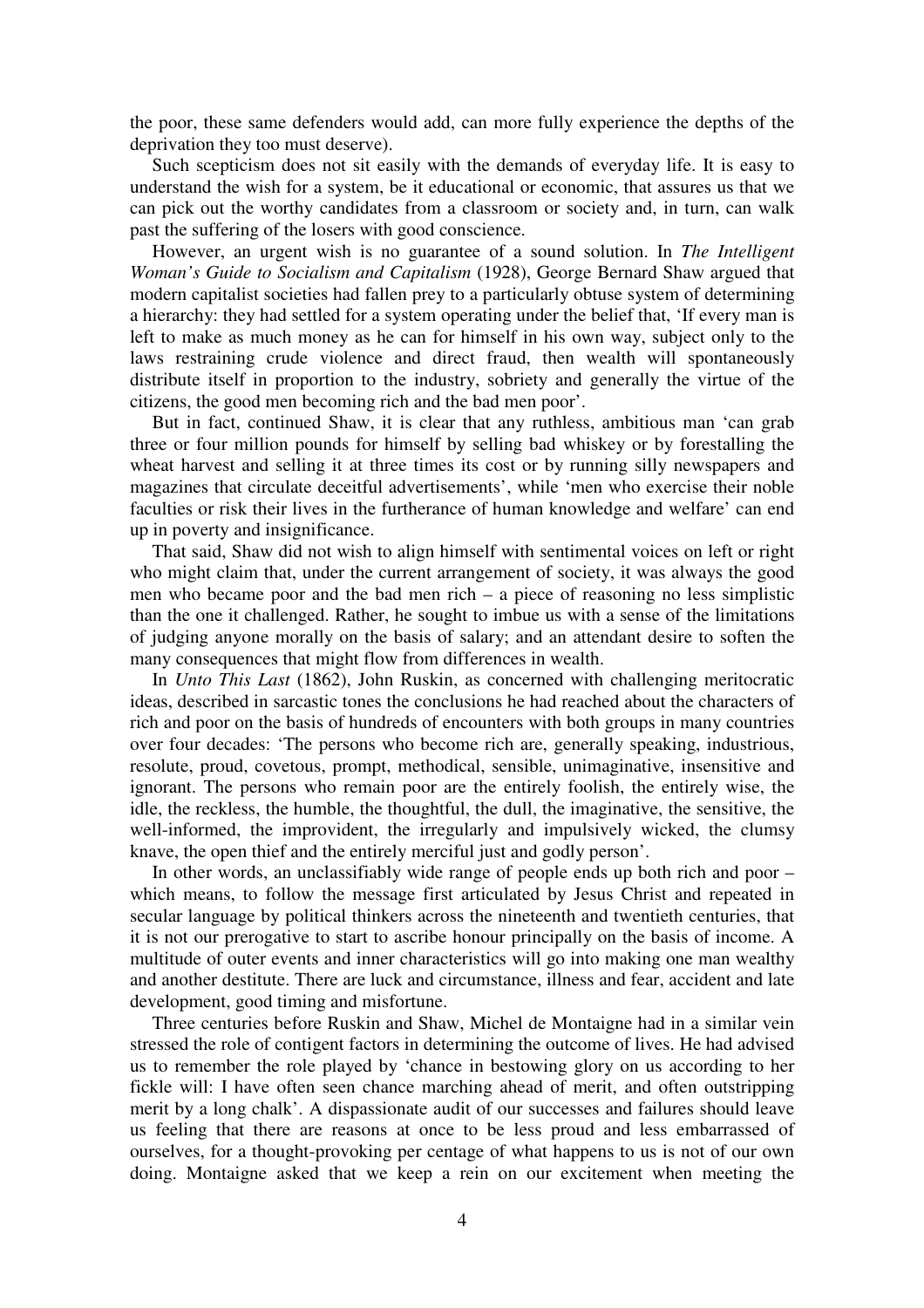powerful and wealthy and on our judgements when encountering the poor and obscure. 'A man may have a great suite of attendants, a beautiful palace, great influence and a large income. All that may surround him, but it is not in him… Measure his height with his stilts off: let him lay aside his wealth and his decorations and show himself to us naked… What sort of soul does he have? Is his soul a beautiful one, able, happily endowed with all her functions? Are her riches her own or are they borrowed? Has luck had nothing to do with it?... That is what we need to know; that is what the immense distances between us men should be judged by'.

 Uniting the many challenges to the commercial meritocratic ideal is a plea that we cease investing something as haphazardly distributed as money may have been with moral connotations; that we cut the doctrinaire connections routinely made between wealth and virtue – and that we attempt to ensure that we have taken the stilts off before we begin to judge.

#### 6.

Aside from the connection it posits between making money and being good, the modern ideal of a successful life imputes a further connection: between making money and being happy.

 This idea in turn rests on three assumptions. First, that to identify what will make us happy is not an inordinately difficult task. Just as our bodies typically know what they need in order to be healthy and hence direct us towards smoked fish when they lack sodium or peaches when blood sugar is low, so too, the theory goes, our minds can be relied upon to understand what we should aim for in order to flourish; and so they will naturally push us towards certain careers and projects. Second, that the enormous range of occupational possibilities and consumer goods available in modern civilization is not a gaudy, enervating show responsible for stoking up desires with little relevance to our welfare but rather is capable of satisfying some of our most important needs. And, third, that the more money we have available to us, the more products and services we will be able to afford, and so the greater our chances of happiness will be.

 The most suggestive and readable adversary of this group of assumptions remains Jean-Jacques Rousseau and his *Discourse on the Origin of Inequality* (1754). Rousseau began by claiming that, however independent-minded we might judge ourselves to be, we are dangerously poor at understanding our own needs. Our souls rarely articulate what they must have in order to be satisfied, or, when they do mumble something, their commands are likely to be misfounded or contradictory. Rather than comparing the mind with a body correct in its sense of what it should consume in order to be healthy, Rousseau invited us to think of it more like a body that cries out for wine when it needs water and insists it should be dancing when it should in truth be flat on a bed. Our minds are susceptible to the influence of external voices telling us what we require to be satisfied, voices that may drown out the faint sounds emitted by our souls and can distract us from the careful, arduous task of correctly tracing our priorities.

 Rousseau went on to sketch the history of the world not as a story of progress from barbarism to the great workshops and cities of Europe, but as one of regress away from a privileged state in which we lived simply but had the chance to sound out our needs, towards one where we were apt to feel envy for ways of life with few connections to our own characters. In technologically backward pre-history, in Rousseau's state of nature, when men and women lived in forests and had never entered a shop or read a newspaper, the philosopher pictured people more easily understanding themselves, and so being drawn towards essential features of a satisfied life: a love of family, a respect for nature,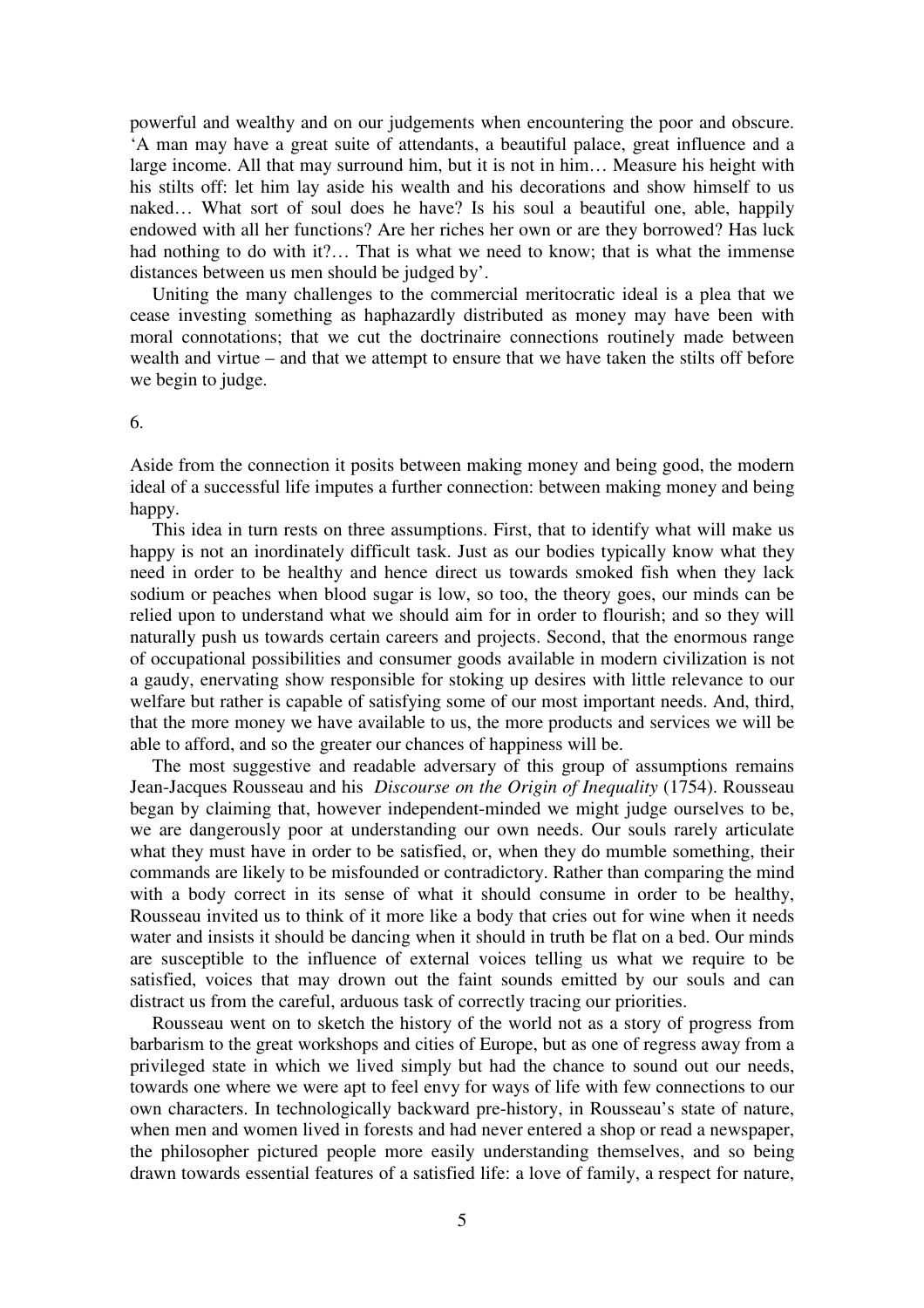an awe at the beauty of the universe, a curiosity about others, and a taste for music and simple entertainments. It was from this state that modern commercial 'civilization' had pulled us, leaving us to envy and yearn and suffer in a world of plenty.

 For those who might interpret this as an absurdly romantic story to be explained away as the fancy of a pastoral author unreasonably angered by modernity, it is worth adding that, if the eighteenth century listened to Rousseau's argument, it was in part because it had before it one stark example of its apparent truths in the shape of the fate of the native Indian populations of North America.

 Reports of Indian society drawn up in the sixteenth century had described it as materially simple, but psychologically rewarding: communities were small, close-knit, egalitarian, religious, playful and martial. The Indians were certainly backward in a financial sense. They lived off fruits and wild animals, they slept in tents, they had few possessions. Every year, they wore the same pelts and shoes. Even a chief might own no more than a spear and a few pots. But there was reputed to be an impressive level of contentment amidst the simplicity.

 However, within only a few decades of the arrival of the first Europeans, the status system of Indian society was revolutionized through contact with the technology and luxury of European industry. What mattered was no longer one's wisdom or understanding of the ways of nature, but one's ownership of weapons, jewellery and alcohol. Indians now longed for silver earrings, copper and brass bracelets, tin finger rings, necklaces made of Venetian glass, ice chisels, guns, alcohol, kettles, beads, hoes and mirrors.

 These new enthusiasms did not come about by coincidence. European traders deliberately attempted to foster desires in the Indians, so as to motivate them to hunt the animal pelts that the European market required. By 1690, the English naturalist the Reverend John Banister was reporting that the Indians of the Hudson Bay area had been successfully tempted by traders to want 'many things which they had not wanted before, because they never had them, but which by means of trade are now highly necessary to them'. Two decades later, the traveller Robert Beverley observed, 'The Europeans have introduced luxury among the Indians which has multiplied their wants and made them desire a thousand things they never even dreamt of before'.

 Unfortunately, these thousand things, however ardently sought, didn't appear to make the Indians much happier. Certainly they worked harder. Between 1739 and 1759, the two thousand warriors of the Cherokee tribe were estimated to have killed one and a quarter million deer to satisfy European demand. In the same period, the Montagnais Indians on the north shore of the St Lawrence river traded between 12,000 and 15,000 pelts a year with French and British merchants at Tadoussac. But happiness did not increase in line with levels of trade. Rates of suicide and alcoholism rose, communities fractured, factions squabbled among themselves over the European booty. The tribal chiefs didn't need Rousseau to understand what had happened, but they unknowingly concurred with his analysis nevertheless. There were calls for Indians to rid themselves of dependence on European 'luxury'. In the 1760s, the Delawares of western Pennsylvania and the Ohio valley tried to revive the ways of their forefathers. Prophecies were heard that the tribes would be wiped out if they did not wean themselves from dependence on trade. But it was too late. The Indians, no different in their psychological make-up from other humans, succumbed to the easy lures of the trinkets of modern civilization and ceased listening to the quiet voices that spoke of the modest pleasures of the community and of the beauty of the empty canyons at dusk.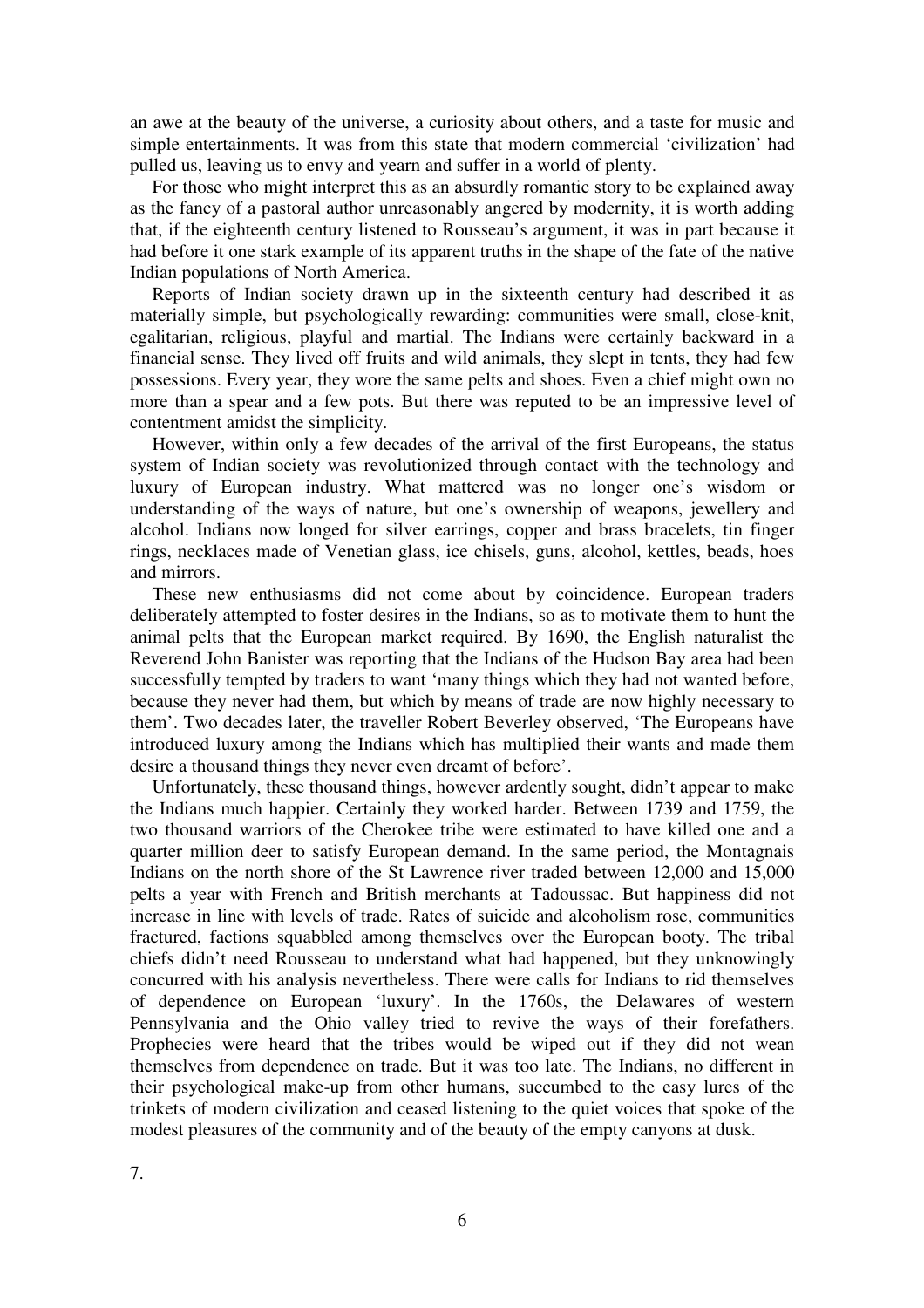Defenders of commercial society have always had one answer to American-Indian sympathizers, and anyone else who might complain of the corrupting effects of an advanced economy: that no one forced the Indians to buy necklaces made of Venetian glass, ice chisels, guns, kettles, beads, hoes and mirrors. No one stopped them living in tents and made them aspire to owning wooden houses with porches and wine cellars. The Indians left behind a sober, simple life of their own accord – which might indicate that this life was perhaps not as pleasant as has been made out.

 This defence is similar to that used by modern advertising agents and newspaper editors, who will assert that they are not the ones responsible for encouraging undue concern with the lives of the famous, with changes in fashion or the ownership of new products. It is simply that certain branches of the media lay out information related to these topics for anyone who might be interested – while, the implication goes, many more people will spontaneously prefer to help the needy, examine their souls, read Edward Gibbon's Decline and Fall or reflect upon the short passage of time before their own extinction.

 This response illuminates why Rousseau wished to place so much emphasis, unedifying though it might have been, on the difficulty humans have in making up their own minds about what is important, their predisposition to listen to other people's suggestions about where their thoughts should be directed and what they should value in order to be happy, particularly when the suggestions are accompanied by the authority of a newspaper or the visual charms of a billboard.

 It is ironic that it should be advertising agents and newspaper editors themselves who are typically the first to downplay the effectiveness of their own trades. They will insist that the population is independently minded enough not to be overly affected by the stories which they themselves lay before the world, or to be taken in for long by the siren calls of billboards they have themselves so artfully designed.

 They are, unfortunately, being too modest. Nothing more sharply illustrates the extent of their deprecation than reports of the rapid way in which what was once a possibility will, with sufficient prompting, come to seem a necessity.

Consider this chart:

Per centage of North Americans Declaring the Following Items to be Necessities

|                         | 1970                        | 2000 |
|-------------------------|-----------------------------|------|
| Second car              | 20                          | 59   |
| Second television       | 3                           | 45   |
| More than one telephone | $\mathcal{D}_{\mathcal{L}}$ | 78   |
| Car air-conditioning    |                             | 65   |
| Home air-conditioning   | 22.                         | 70   |
| Dishwasher              |                             |      |

 Criticisms of consumer society have focused not only on the shortcomings and inadequacies of products (a point easy to exaggerate, for it takes a curmudgeonly spirit not to appreciate, for example, the beauty of a cashmere pullover or a car's dashboard on a night-time drive along a motorway) but also, more fairly perhaps, on the distorted picture of our needs that ensues from the way these products are presented to us. They can appear essential, blessed with extraordinary powers to bestow happiness on us, because we understand neither their actual identities nor our own functioning.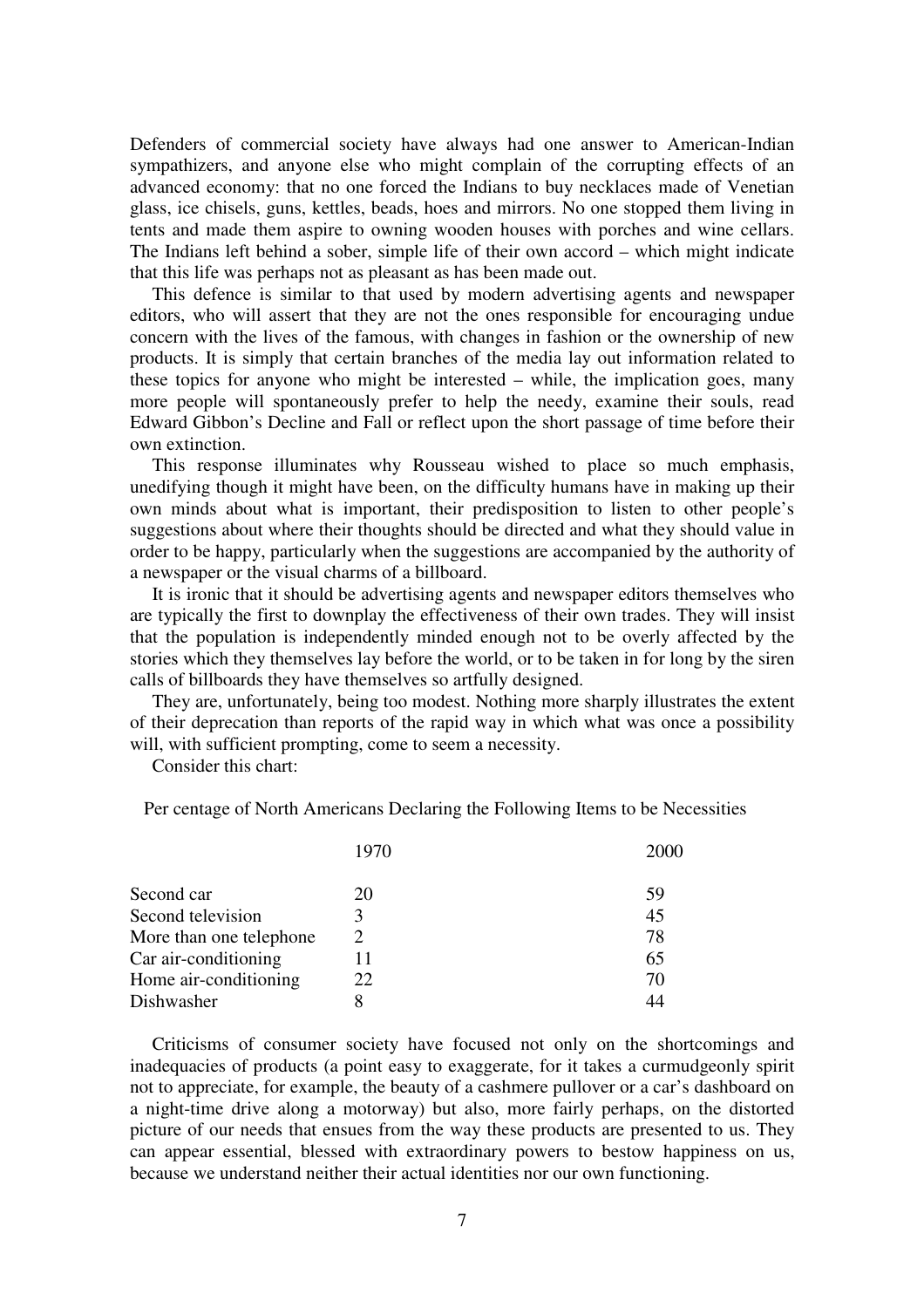A car advertisement will, for example, be careful to ignore aspects of our psychology and of the overall process of ownership that could spoil, or at least mitigate, our joy at coming to possess a featured vehicle. It will fail to mention our tendency to cease appreciating anything after owning it a short while. The quickest way to stop noticing something may be to buy it – just as the quickest way to stop appreciating a person may be to marry them. We are tempted to believe that certain achievements and possessions will guarantee us an enduring satisfaction. We are led to imagine ourselves scaling the steep sides of the cliff face of happiness to reach a wide, high plateau on which to continue our lives; we are not reminded that soon after reaching the summit we will be called down again into fresh lowlands of anxiety and desire.

#### 8.

The essence of the philosophical charge made against the modern commercial ideal is that it is guilty of a gigantic distortion of priorities, of elevating to the highest level of achievement a process of material accumulation which should be only one of the many things determining the direction of our lives under a more truthful, more broadly defined conception of ourselves.

 Incensed by the distortion of priorities, John Ruskin excoriated nineteenth-century Britons (he had never been to the United States) for being the most wealth-obsessed people who had ever emerged in the history of the world. They were, he wrote, at all times, never far from a concern with who had what and from where ('The ruling goddess may be best generally described as the "Goddess of Getting-on"'). They felt shame at their lack of wealth and jealousy at the wealth of others.

 But Ruskin made a confession. Contrary to expectations, he too was frantic to become wealthy. The thought of wealth preyed on his mind from breakfast till dinner, he admitted. Yet he was only sarcastically toying with an ambiguity in the word 'wealth' to bring home more forcefully how far he felt his fellow countrymen had strayed from virtue. For the dictionary tells us that wealth means not only, or historically even primarily, large amounts of money. It means an abundance of anything, from butterflies to books to smiles. Ruskin was interested in wealth, he was obsessed by it even. However, it was wealth of an unusual kind that he had in mind: he wished to be wealthy in kindness, curiosity, sensitivity, humility, godliness and intelligence – a set of virtues he referred to simply as 'life'. In *Unto This Last*, he therefore entreated us to set aside our ordinary monetary conceptions of wealth in order to take up a 'life'-based view, according to which the wealthiest people in the land would no longer automatically be the merchants and the landowners, but those who most keenly felt wonder beneath the stars at night or were best able to interpret and alleviate the sufferings of others. 'There is no wealth but life,' he intoned: 'life, including all its powers of love, of joy and of admiration. That country is richest which nourishes the greatest number of noble and happy human beings; that man is richest who, having perfected the functions of his own life to the utmost, has also the widest helpful influence, both personal, and by means of his possessions, over the lives of others… Many of the persons commonly considered wealthy are, in reality, no more wealthy than the locks of their own strong boxes, they being inherently and eternally incapable of wealth'.

 Ruskin was uttering the plain, childlike truths of the prophets – and, when people did not guffaw (the Saturday Review described Ruskin as 'a mad governess' and his thesis as 'windy hysterics', 'absolute nonsense' and 'intolerable twaddle'), they listened. In 1906, Britain's first twenty-seven Labour MPs entered Parliament and were asked what single book had most powerfully influenced them to pursue social justice through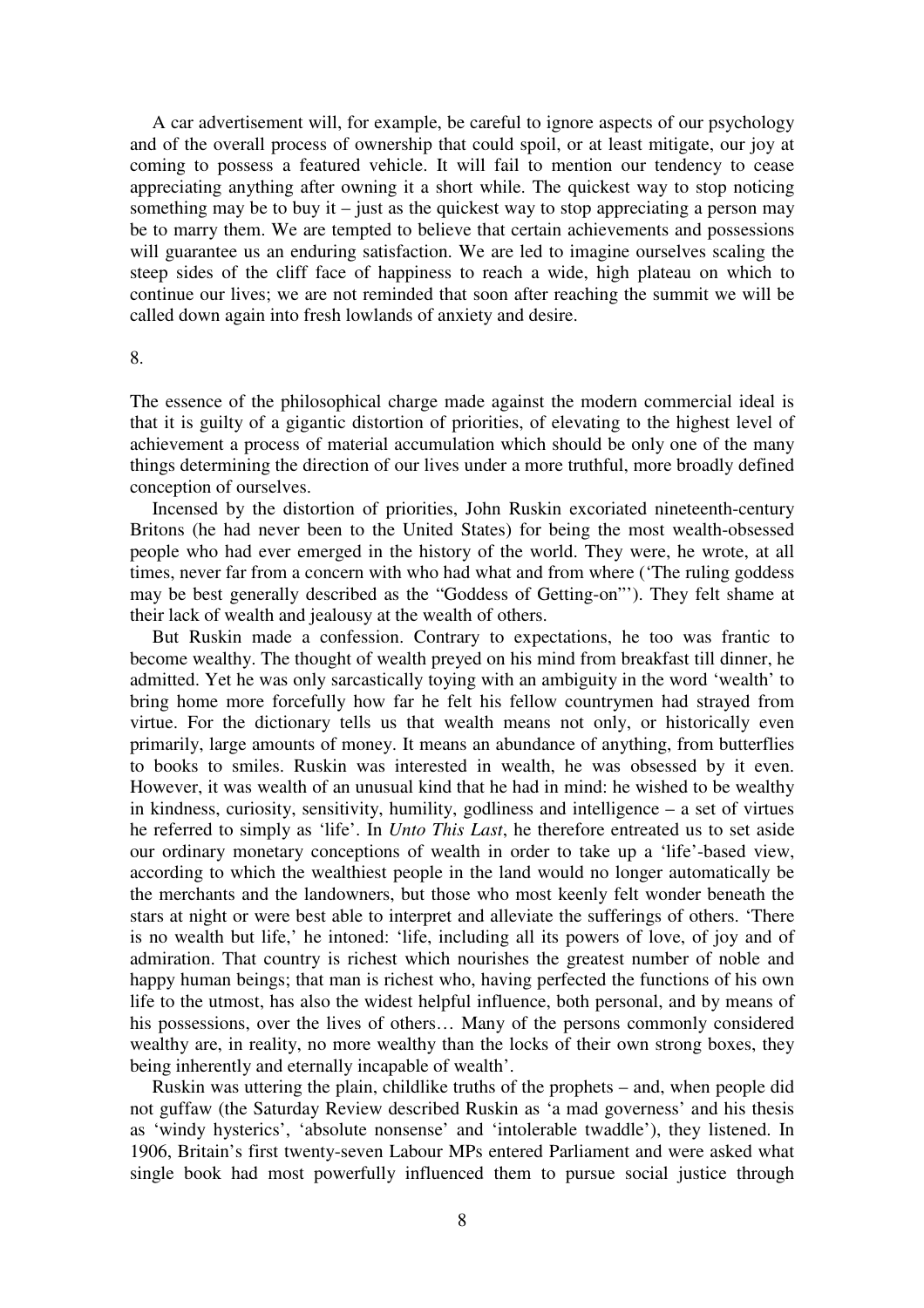politics. Seventeen of them cited Ruskin's Unto This Last. Thirteen years later, George Bernard Shaw, in a lecture on the centenary of Ruskin's birth, proposed that the invective of Vladimir Lenin and the indictments of Karl Marx were, when compared with Ruskin's works, like the platitudes of a rural dean (though, because he enjoyed teasing label-fixers, Ruskin described himself as 'a violent Tory of the old school – Walter Scott's school, that is to say, and Homer's'). 'I have met in my lifetime some extremely revolutionary characters,' Shaw went on, 'and quite a large number of them, when I have asked, "Who put you on to this revolutionary line? Was it Marx?" have answered plainly, "No, it was Ruskin'.' Ruskinites are perhaps the most thorough-going of all the opponents of the existing state of our society. Ruskin's political message to the cultured people of his day, the class to which he himself belonged, began and ended in this simple judgement: "You are a parcel of thieves'."

 Ruskin wasn't alone in the opinion. There were others in the nineteenth century who hammered home, in voices alternately outraged and melancholy, identical criticisms of the way money appeared to have become the chief determinant of respect, something to wield as a sign of demonstrable goodness, and not merely one component, and perhaps not the most important, of a fulfilled life. 'Men are always apt to regard wealth as a precious end in itself and certainly they have never been so apt thus to regard it as they are in England at the present time,' lamented Matthew Arnold in *Culture and Anarchy* (1869). 'Never did people believe anything more firmly, than nine Englishmen out of ten at the present day believe that our greatness and welfare are proved by our being so very rich'. Like Ruskin seven years before him, Arnold urged the subjects of the world's first and most advanced industrial nation to think of wealth as only one of many tools to secure happiness, a quality which he defined in his own way (to further hoots of laughter from critics at the Daily Telegraph) as 'an inward spiritual activity, having for its characters increased sweetness, increased light, increased life and increased sympathy'.

 Thomas Carlyle agreed, only more angrily. In *Midas* (1843), he asked, 'This successful industry of England, with its plethoric wealth...which of us has it enriched?… We have sumptuous garnitures for our life, but have forgotten to live in the middle of them. Many men eat finer cookery, drink dearer liquors, but in the heart of them, what increase of blessedness is there? Are they better, beautifuller, stronger, braver? Are they even what they call "happier"? Do they look with satisfaction on more things and human faces in this God's Earth; do more things and human faces look with satisfaction on them? Not so… We have profoundly forgotten everywhere that cashpayment is not the sole relation of human beings'.

Carlyle was not blind to the benefits of modern enterprise. He even felt the appeal of aspects of accountancy ('book-keeping by double-entry is admirable, and records several things in an exact manner'). But, like Arnold and Ruskin and any number of social critics before and since, he could not accept a way of life in which what he termed 'Mammon-worship' appeared to have subsumed the drive towards 'blessedness' and 'satisfaction' on 'God's Earth'.

9.

Our societies will never be without money or a status system. However unpleasant the anxieties that flow from this can be, it is difficult to imagine a good life entirely free of them, for a fear that one might fail and disgrace oneself in the eyes of others is only a natural consequence of having ambitions, a preference for one set of outcomes over another and a respect for individuals beside oneself.